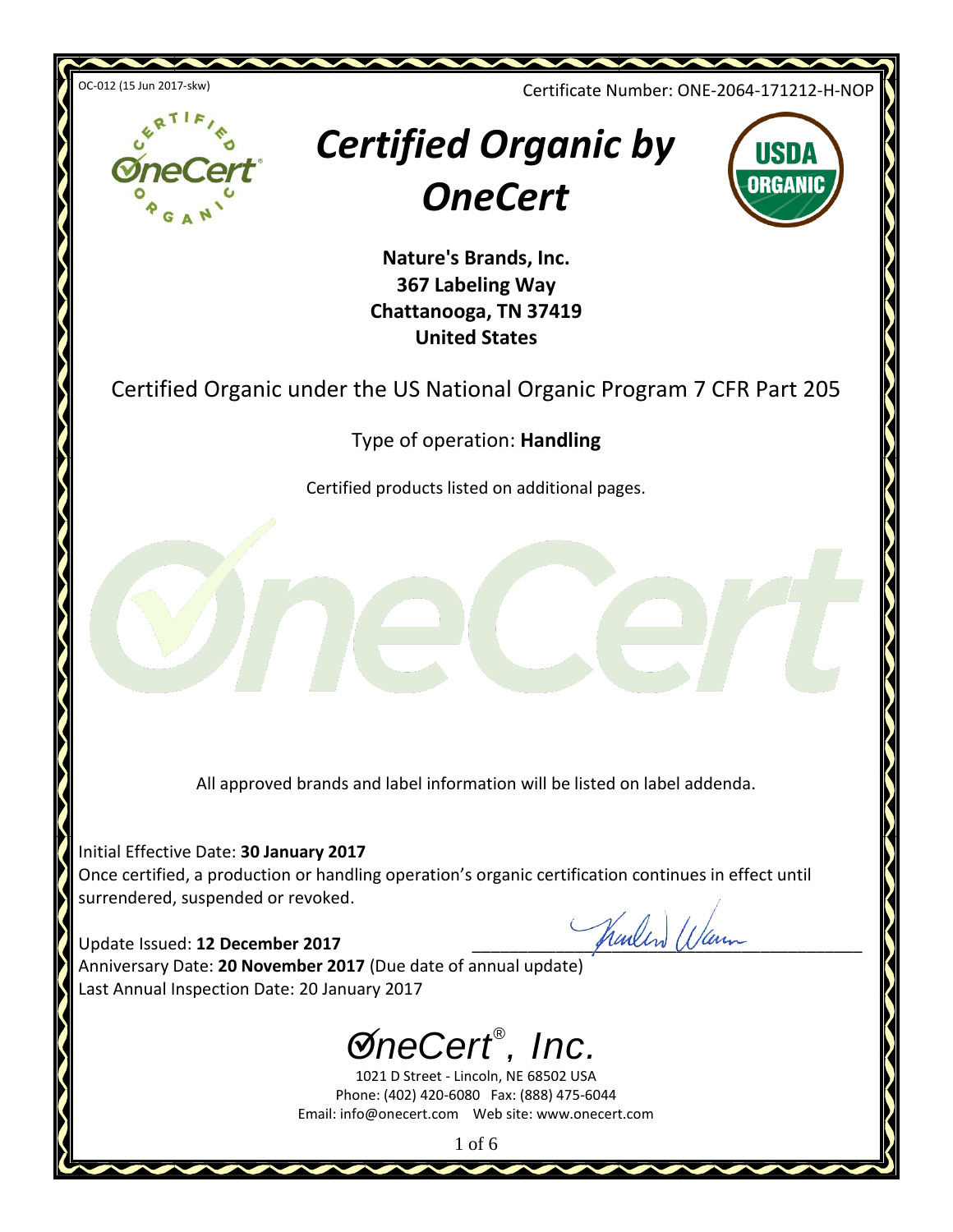Certificate Number: ONE-2064-1212-H-NOP

N

 $\overline{\phantom{a}}$ 

ł

# **Nature's Brands, Inc. 367 Labeling Way Chattanooga, TN 37419 United States**

Certified products:

| <b>Product</b>                                                             | Category     |
|----------------------------------------------------------------------------|--------------|
| Herbal Choice Mari Organic Bergamot - Pure Aromatherapy Essential Oil      | 100% Organic |
| Herbal Choice Mari Organic Cinnamon Leaf - Pure Aromatherapy Essential Oil | 100% Organic |
| Herbal Choice Mari Organic Citronella - Pure Aromatherapy Essential Oil    | 100% Organic |
| Herbal Choice Mari Organic Clove - Pure Aromatherapy Essential Oil         | 100% Organic |
| Herbal Choice Mari Organic Eucalyptus - Pure Aromatherapy Essential Oil    | 100% Organic |
| Herbal Choice Mari Organic Fennel - Pure Aromatherapy Essential Oil        | 100% Organic |
| Herbal Choice Mari Organic Geranium - Pure Aromatherapy Essential Oil      | 100% Organic |
| Herbal Choice Mari Organic Ginger - Pure Aromatherapy Essential Oil        | 100% Organic |
| Herbal Choice Mari Organic Lavender - Pure Aromatherapy Essential Oil      | 100% Organic |
| Herbal Choice Mari Organic Lemongrass- Pure Aromatherapy Essential Oil     | 100% Organic |
| Herbal Choice Mari Organic Patchouli - Pure Aromatherapy Essential Oil     | 100% Organic |
| Herbal Choice Mari Organic Peppermint - Pure Aromatherapy Essential Oil    | 100% Organic |
| Herbal Choice Mari Organic Pine - Pure Aromatherapy Essential Oil          | 100% Organic |
| Herbal Choice Mari Organic Rosemary - Pure Aromatherapy Essential Oil      | 100% Organic |
| Herbal Choice Mari Organic Sweet Orange - Pure Aromatherapy Essential Oil  | 100% Organic |
| Herbal Choice Mari Organic Tea Tree - Pure Aromatherapy Essential Oil      | 100% Organic |
| Herbal Choice Mari Organic Ylang Ylang - Pure Aromatherapy Essential Oil   | 100% Organic |
| Acid-2-Alkaline Acid-2-Alkaline Powder                                     | Organic      |
| Herbal Choice Mari Organic Aftershave Balm (for Him)                       | Organic      |
| Herbal Choice Mari Organic Aftershave Cologne                              | Organic      |
| Herbal Choice Mari Organic Anti X Cream                                    | Organic      |
| Herbal Choice Mari Organic Argan Oil                                       | Organic      |
| Herbal Choice Mari Organic Arnica Oil                                      | Organic      |
| Herbal Choice Mari Organic Bath & Massage Oil Good Vibes                   | Organic      |
| Herbal Choice Mari Organic Bath & Massage Oil Health Spa                   | Organic      |
| Herbal Choice Mari Organic Bath & Massage Oil Refresh Your Muscles         | Organic      |
| Herbal Choice Mari Organic Bath & Massage Oil Relax Your Body              | Organic      |
| Herbal Choice Mari Organic Bath & Massage Oil Sensuous & Love              | Organic      |
| Herbal Choice Mari Organic Bath Salts Good Vibes                           | Organic      |
| Herbal Choice Mari Organic Bath Salts Health Spa                           | Organic      |
| Herbal Choice Mari Organic Bath Salts Refresh Your Muscles                 | Organic      |
| Herbal Choice Mari Organic Bath Salts Relax Your Body                      | Organic      |
| Herbal Choice Mari Organic Bath Salts Sensuous & Love                      | Organic      |
| Herbal Choice Mari Organic Benzoin - Pure Aromatherapy Essential Oil       | Organic      |
| Herbal Choice Mari Organic Blemish Treatment - AM                          | Organic      |
| Herbal Choice Mari Organic Blemish Treatment - PM                          | Organic      |
| Herbal Choice Mari Organic Body and Foot Scrub                             | Organic      |
| $2 \text{ of } 6$                                                          |              |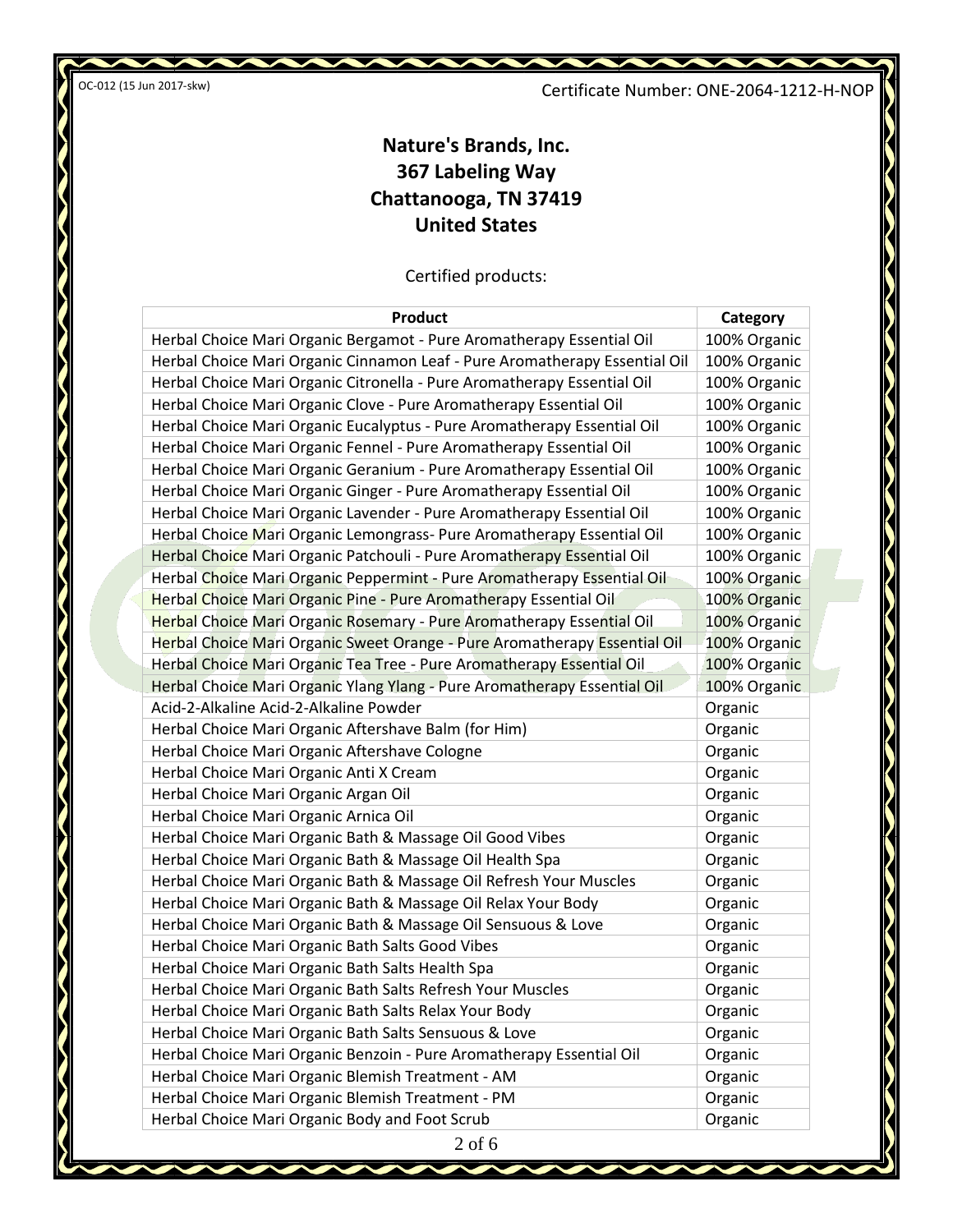Certificate Number: ONE-2064-1212-H-NOP

W

# **Nature's Brands, Inc. 367 Labeling Way Chattanooga, TN 37419 United States**

Certified products:

| <b>Product</b>                                                            | Category |
|---------------------------------------------------------------------------|----------|
| Herbal Choice Mari Organic Body Butter Lavender                           | Organic  |
| Herbal Choice Mari Organic Body Butter Lemongrass                         | Organic  |
| Herbal Choice Mari Organic Body Butter Peppermint & Ginger                | Organic  |
| Herbal Choice Mari Organic Body Butter Rose & Ylang Ylang                 | Organic  |
| Herbal Choice Mari Organic Body Butter Sweet Orange                       | Organic  |
| Herbal Choice Mari Organic Body Butter Unscented                          | Organic  |
| Herbal Choice Mari Organic Body Mist Geranium Rose & Ylang Ylang          | Organic  |
| Herbal Choice Mari Organic Body Mist Lavender                             | Organic  |
| Herbal Choice Mari Organic Body Mist Lemongrass                           | Organic  |
| Herbal Choice Mari Organic Body Mist Peppermint & Ginger                  | Organic  |
| Herbal Choice Mari Organic Body Mist Sweet Orange                         | Organic  |
| Herbal Choice Mari Organic Breath Fresh                                   | Organic  |
| Herbal Choice Mari Organic Calendula Oil                                  | Organic  |
| Herbal Choice Mari Organic Cardamom-Pure Aromatherapy Essential Oil       | Organic  |
| Herbal Choice Mari Organic Cedar Wood - Pure Aromatherapy Essential Oil   | Organic  |
| Herbal Choice Mari Organic Chamomile Oil                                  | Organic  |
| Herbal Choice Mari Organic Coconut Oil                                    | Organic  |
| Herbal Choice Mari Organic Conditioning Rinse for Dry Hair                | Organic  |
| Herbal Choice Mari Organic Conditioning Rinse for Normal to Oily Hair     | Organic  |
| Herbal Choice Mari Organic Day Cream Rose like Scent                      | Organic  |
| Herbal Choice Mari Organic Day Cream Sweet Orange                         | Organic  |
| Herbal Choice Mari Organic Day Cream Unscented                            | Organic  |
| Herbal Choice Mari Organic Extreme Repair Serum Dry                       | Organic  |
| Herbal Choice Mari Organic Extreme Repair Serum Normal to Oily            | Organic  |
| Herbal Choice Mari Organic Eye Cream                                      | Organic  |
| Herbal Choice Mari Organic Face & Body Toner SPRAY (All Skin Types)       | Organic  |
| Herbal Choice Mari Organic Facial & Body Oil                              | Organic  |
| Herbal Choice Mari Organic Facial Cleanser - Dry Skin                     | Organic  |
| Herbal Choice Mari Organic Facial Cleanser - Normal to Oily Skin          | Organic  |
| Herbal Choice Mari Organic Facial Scrub                                   | Organic  |
| Herbal Choice Mari Organic Facial Toner DRY                               | Organic  |
| Herbal Choice Mari Organic Facial Toner NORMAL TO OILY                    | Organic  |
| Herbal Choice Mari Organic Facial Wash (All Skin Types)                   | Organic  |
| Herbal Choice Mari Organic Frankincense - Pure Aromatherapy Essential Oil | Organic  |
| Herbal Choice Mari Organic Grape Seed Oil                                 | Organic  |
| Herbal Choice Mari Organic Hair Gel                                       | Organic  |
| Herbal Choice Mari Organic Hair Spray                                     | Organic  |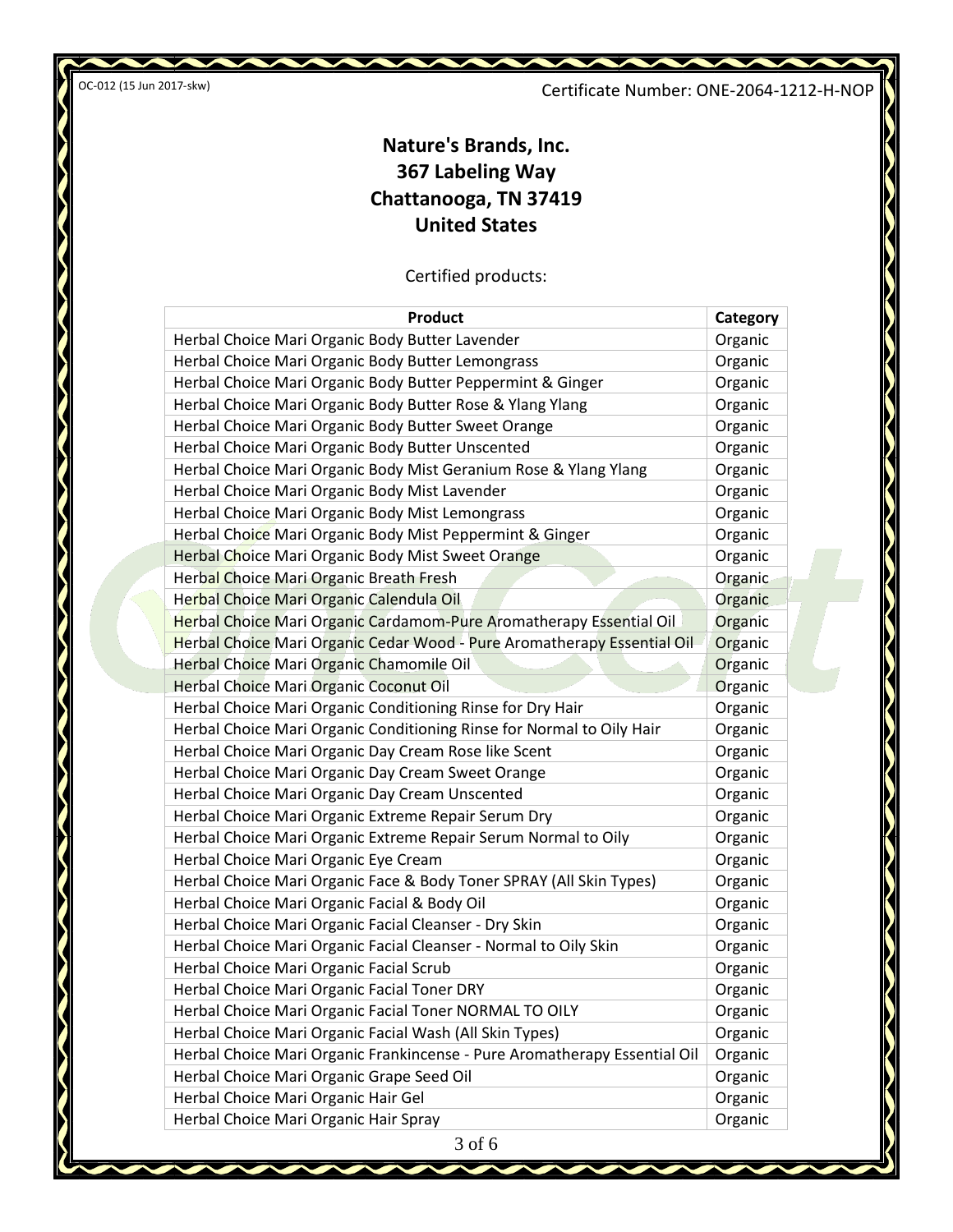Certificate Number: ONE-2064-1212-H-NOP

W

# **Nature's Brands, Inc. 367 Labeling Way Chattanooga, TN 37419 United States**

Certified products:

| <b>Product</b>                                                         | Category |
|------------------------------------------------------------------------|----------|
| Herbal Choice Mari Organic Hair Styling & Repair Oil                   | Organic  |
| Herbal Choice Mari Organic Hand & Body Lotion Lavender                 | Organic  |
| Herbal Choice Mari Organic Hand & Body Lotion Lemongrass               | Organic  |
| Herbal Choice Mari Organic Hand & Body Lotion Peppermint & Ginger      | Organic  |
| Herbal Choice Mari Organic Hand & Body Lotion Rose & Ylang Ylang       | Organic  |
| Herbal Choice Mari Organic Hand & Body Lotion Sweet Orange             | Organic  |
| Herbal Choice Mari Organic Hand & Body Lotion Unscented                | Organic  |
| Herbal Choice Mari Organic Hand Sanitizer Eucalyptus                   | Organic  |
| Herbal Choice Mari Organic Hand Sanitizer Lavender                     | Organic  |
| Herbal Choice Mari Organic Hand Sanitizer Peppermint                   | Organic  |
| Herbal Choice Mari Organic Hemp Seed Oil                               | Organic  |
| Herbal Choice Mari Organic Jojoba Oil                                  | Organic  |
| <b>Herbal Choice Mari Organic Liquid Facial Scrub</b>                  | Organic  |
| <b>Herbal Choice Mari Organic Magic Cream</b>                          | Organic  |
| Herbal Choice Mari Organic Makeup Remover                              | Organic  |
| <b>Herbal Choice Mari Organic Mouth Wash</b>                           | Organic  |
| Herbal Choice Mari Organic Night Cream                                 | Organic  |
| Herbal Choice Mari Organic Nutmeg-Pure Aromatherapy Essential Oil      | Organic  |
| Herbal Choice Mari Organic Perfume Balm (Ladies)                       | Organic  |
| Herbal Choice Mari Organic Personal GEL                                | Organic  |
| Herbal Choice Mari Organic Personal OIL                                | Organic  |
| Herbal Choice Mari Organic Room & Linen Spray Citrus Pine              | Organic  |
| Herbal Choice Mari Organic Room & Linen Spray Floral Scents            | Organic  |
| Herbal Choice Mari Organic Room & Linen Spray Lavender                 | Organic  |
| Herbal Choice Mari Organic Room & Linen Spray Mountain Mint            | Organic  |
| Herbal Choice Mari Organic Room & Linen Spray Sugar & Spice            | Organic  |
| Herbal Choice Mari Organic Rosehip Oil                                 | Organic  |
| Herbal Choice Mari Organic Sage-Pure Aromatherapy Essential Oil        | Organic  |
| Herbal Choice Mari Organic Shaving Cream                               | Organic  |
| Herbal Choice Mari Organic Shea Butter                                 | Organic  |
| Herbal Choice Mari Organic Skin Clarifier                              | Organic  |
| Herbal Choice Mari Organic Skin Rejuvenator Dry                        | Organic  |
| Herbal Choice Mari Organic Skin Rejuvenator Normal to Oil              | Organic  |
| Herbal Choice Mari Organic Star Anise-Pure Aromatherapy Essential Oil  | Organic  |
| Herbal Choice Mari Organic Sweet Basil-Pure Aromatherapy Essential Oil | Organic  |
| Herbal Choice Mari Organic Thyme - Pure Aromatherapy Essential Oil     | Organic  |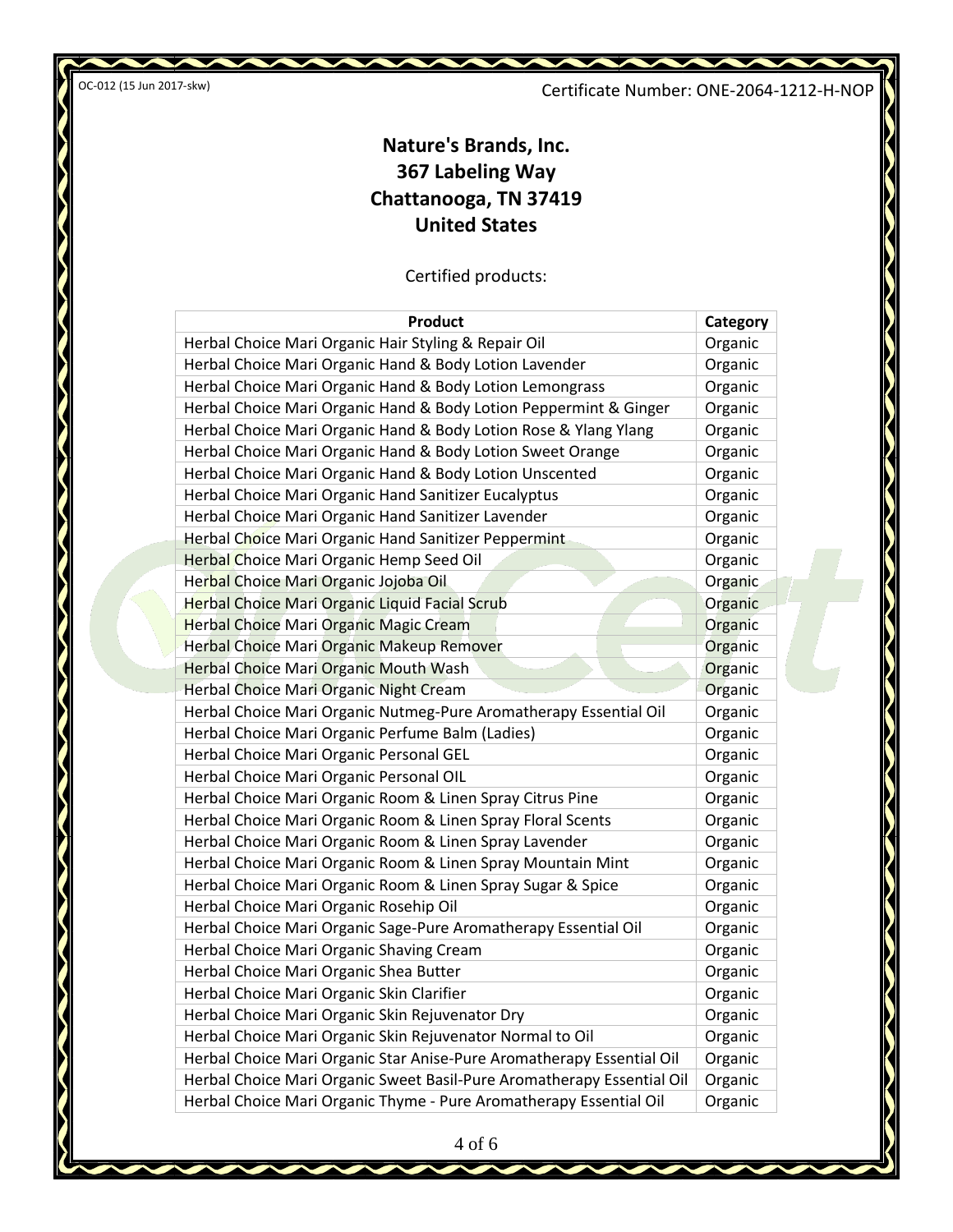Certificate Number: ONE-2064-1212-H-NOP

 $\boldsymbol{\sim}$ 

Ń

# **Nature's Brands, Inc. 367 Labeling Way Chattanooga, TN 37419 United States**

Certified products:

| <b>Product</b>                                                         | Category                 |
|------------------------------------------------------------------------|--------------------------|
| Pure Aromatherapy Essential Oil Blend                                  | Organic                  |
| Supa Herbal Greens Supa Herbal Greens Powder                           | Organic                  |
| Acid-2-Alkaline Acid-2-Alkaline Capsules                               | Made with Organic        |
| Herbal Choice Mari Apricot Facial Scrub                                | Made with Organic        |
| Herbal Choice Mari Natural Facial Wash Dry Skin                        | Made with Organic        |
| Herbal Choice Mari Natural Facial Wash Normal to Oily Skin             | Made with Organic        |
| Herbal Choice Mari Natural Hand Wash Citrus Pine                       | Made with Organic        |
| Herbal Choice Mari Natural Hand Wash Floral Scents                     | Made with Organic        |
| Herbal Choice Mari Natural Hand Wash Lavender                          | Made with Organic        |
| Herbal Choice Mari Natural Hand Wash Mountain Mint                     | Made with Organic        |
| Herbal Choice Mari Natural Hand Wash Sugar & Spice                     | Made with Organic        |
| Herbal Choice Mari Natural Herbal Body Wash Lavender                   | Made with Organic        |
| <b>Herbal Choice Mari Natural Herbal Body Wash Lemongrass</b>          | <b>Made with Organic</b> |
| Herbal Choice Mari Natural Herbal Body Wash Peppermint & Ginger        | <b>Made with Organic</b> |
| Herbal Choice Mari Natural Herbal Body Wash Rose & Ylang Ylang         | Made with Organic        |
| Herbal Choice Mari Natural Herbal Body Wash Sweet Orange               | Made with Organic        |
| Herbal Choice Mari Natural Herbal Body Wash Unscented                  | <b>Made with Organic</b> |
| Herbal Choice Mari Natural Herbal Pet Shampoo Rosemary & Chamomile     | Made with Organic        |
| Herbal Choice Mari Natural Herbal Pet Shampoo Sweet Orange & Cranberry | Made with Organic        |
| Herbal Choice Mari Natural Herbal Pet Shampoo Unscented                | Made with Organic        |
| Herbal Choice Mari Natural Herbal Shampoo Eucalyptus & Fennel          | Made with Organic        |
| Herbal Choice Mari Natural Herbal Shampoo Green Tea & Peppermint       | Made with Organic        |
| Herbal Choice Mari Natural Herbal Shampoo Lavender & Calendula         | Made with Organic        |
| Herbal Choice Mari Natural Herbal Shampoo Lemongrass & Ginger          | Made with Organic        |
| Herbal Choice Mari Natural Herbal Shampoo Rosemary & Chamomile         | Made with Organic        |
| Herbal Choice Mari Natural Herbal Shampoo Sage & Thyme                 | Made with Organic        |
| Herbal Choice Mari Natural Herbal Shampoo Sweet Orange & Cranberry     | Made with Organic        |
| Herbal Choice Mari Natural Herbal Shampoo Tea Tree                     | Made with Organic        |
| Herbal Choice Mari Natural Herbal Shampoo Unscented                    | Made with Organic        |
| Herbal Choice Mari Natural Shaving Soap for Her                        | Made with Organic        |
| Herbal Choice Mari Natural Shaving Soap for Him                        | Made with Organic        |